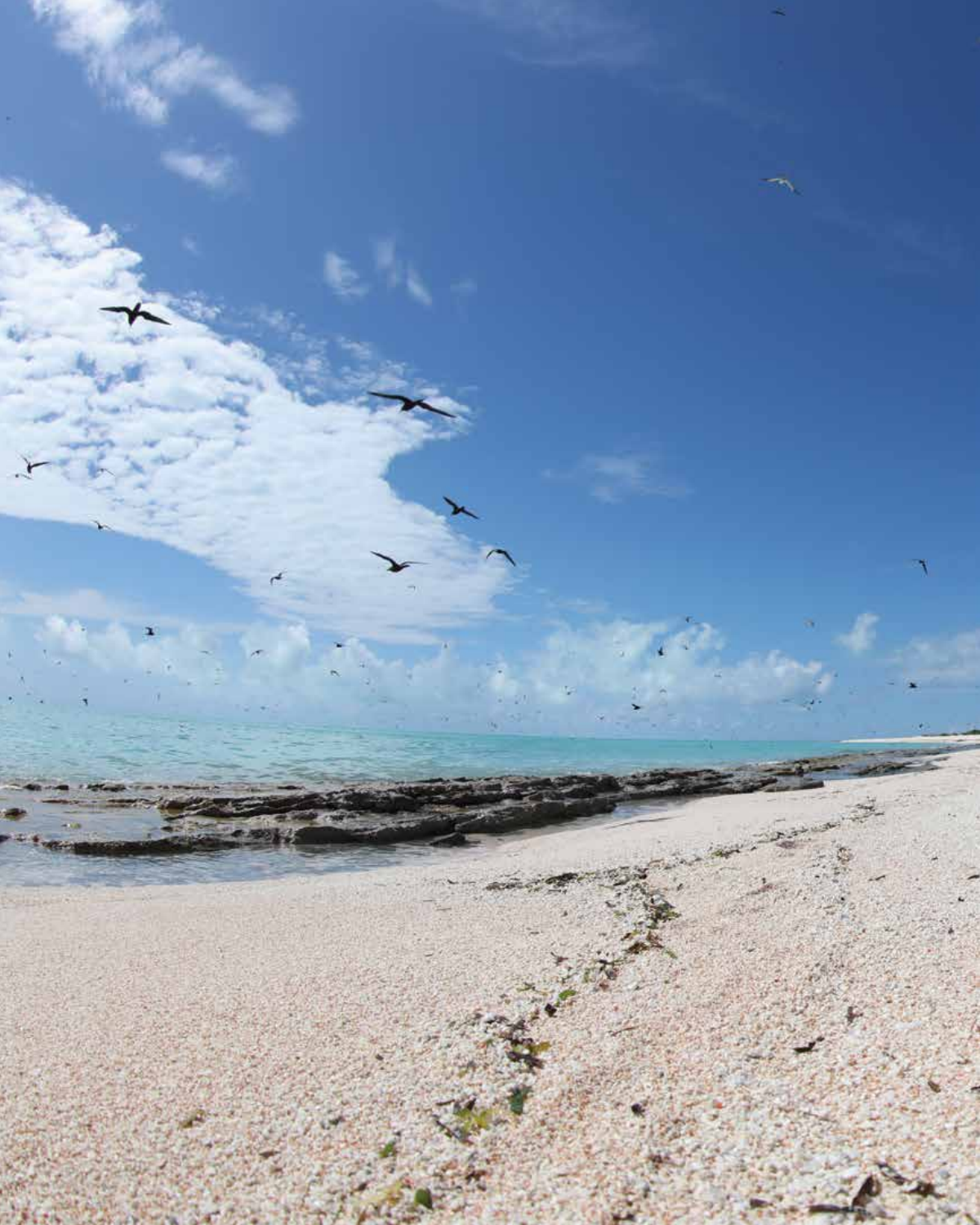# *ocean oasis* A voyage to protect an

In April and June 2019, a team of scientists and marine park managers travelled to the remote Ashmore Reef to carry out a range of marine and terrestrial surveys. The valuable information they collected will provide a greater understanding of the reef's biodiversity values and help shape future management to safeguard this internationally important ecosystem.

by Lauren Hardiman, Bruce Webber and John Keesing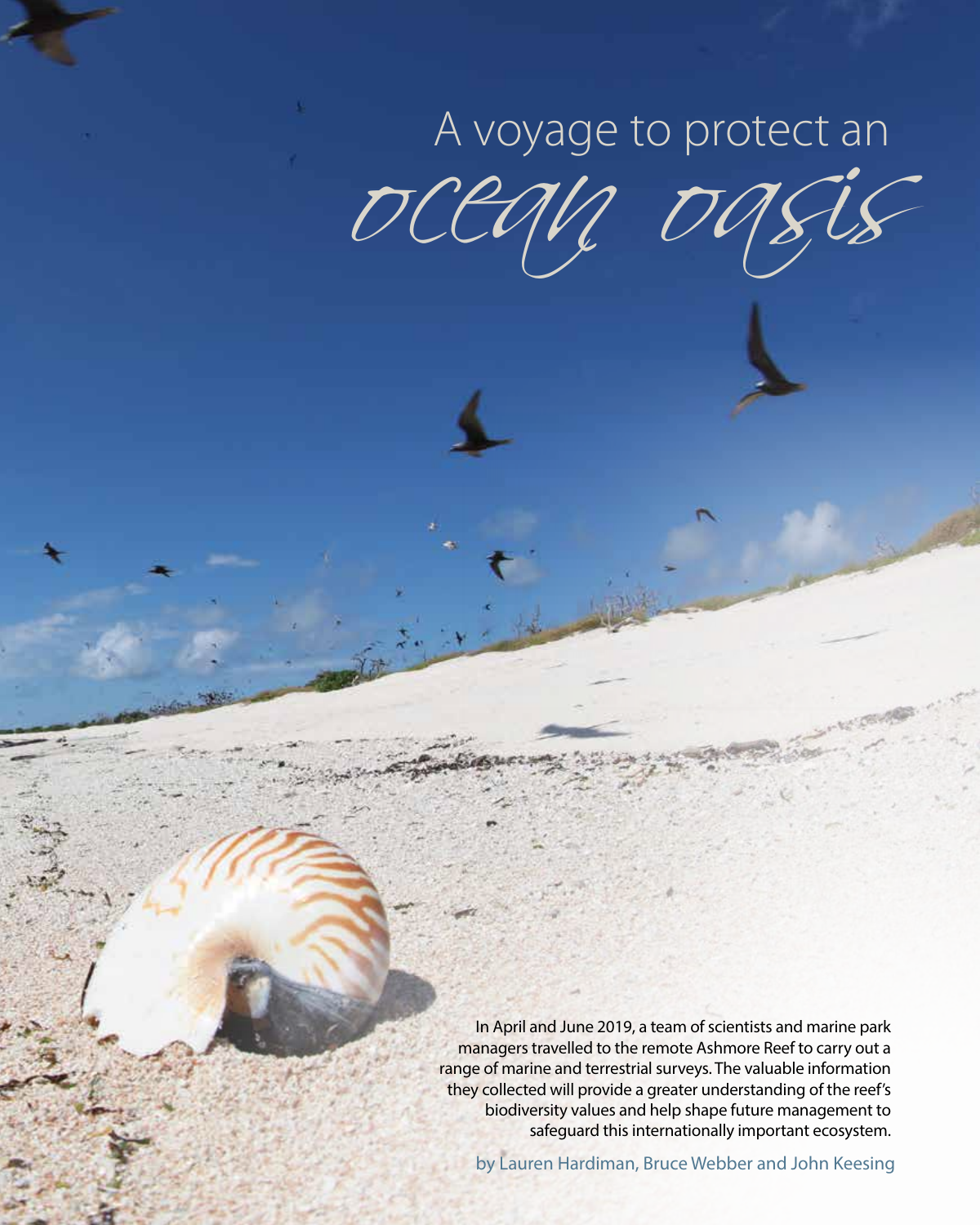**O**n the north-west edge of Australia's continental shelf, 320 kilometres from shore, is the incredible ocean oasis of Ashmore Reef. Measuring just 25 kilometres in length and covering 227 square kilometres, Ashmore is a biological powerhouse, noted for its diversity of corals, invertebrates and fish and importance as a nesting, breeding and feeding site for many larger marine species.

The reef includes three low-lying vegetated islands, sand cays, seagrass beds, intertidal sand flats, sheltered lagoons and of course, coral reefs. These habitats are home to an incredible array of species. Each year, about 100,000 seabirds from 15 different species flock here to breed, while, for migratory shorebirds en route from northern Asia to Australia, the islands provide an important spot to rest and refuel. The reefs are home to an abundance of fish and coral species and the sheltered seagrass beds are used by marine turtles including the endangered and migratory loggerhead (*Caretta caretta*) and vulnerable and migratory hawksbill (*Eretmochelys imbricata*) and green (*Chelonia mydas*) turtles. A small, genetically distinct population of dugong (*Dugong dugon*) are also known to breed and feed within the lagoon.

Ashmore Reef has a rich history. Thought to have been discovered by Foe Mpura, a local ruler on the nearby Indonesian island of Rote in 1729, the reef was named Nusa Solokaek or Sand Island. Lured by the promise of fresh water and rich harvests, Rotonese fishers and migratory Bajau Laut sea people started to regularly visit the reef, most coming in search of trepang or sea cucumber. This highly sought after delicacy drove a major industry across northern Australia during

*Previous page* **Main** Ashmore Reef. *Photo – Ruchira Somaweera/CSIRO*

**Above** Nesting crested terns and boobies. *Photo – Belinda Cannell/CSIRO*



the nineteenth century. Today, commercial fishing has ceased, but a Memorandum of Understanding (MoU) between Australia and Indonesia allows Indonesian fishers to seek safe harbour; access fresh water and visit graves on the islands; and continue traditional, subsistence fishing activities. In the mid-1800s, American whalers used the islands as a base, which led to the discovery of guano, and subsequently phosphate mining on West Island. In the early 1930s, Britain transferred control of the islands to Australian sovereignty and, in 1983, Ashmore Reef was declared a national nature reserve.

This formal recognition of Ashmore Reef 's environmental importance has endured, with successive legislation affording the highest level of protection to its marine and terrestrial ecosystems. The reef is now protected within the Ashmore Reef Marine Park, one of 58 Australian marine parks, and is also a designated Ramsar site under the Convention of Wetlands of International Importance.

# DIVING INTO RESEARCH

In July 2018, a new management plan was introduced for the North-west Marine Parks Network including Ashmore Reef Marine Park. Parks Australia commissioned research to assess the health of the reef 's marine and terrestrial ecosystems to better understand the effectiveness of current management measures. A multi-disciplinary team was assembled, bringing together marine park managers and researchers from CSIRO and The University of Western Australia. Armed with a combination of traditional and new technologies and data-gathering techniques, the team set off from Broome for the 30-hour journey.

# EMBRACING INNOVATION

The survey schedule included the usual variety of standard survey techniques such as transects and visual species identification, all of which have previously been used at Ashmore Reef. But this voyage also offered the opportunity to employ a number of novel approaches, many of which drew on the latest technologies.

One such technique is environmental DNA or eDNA. Fish and other marine species shed skin and other cells as they move through the ocean. These fragments contain DNA, which can be used to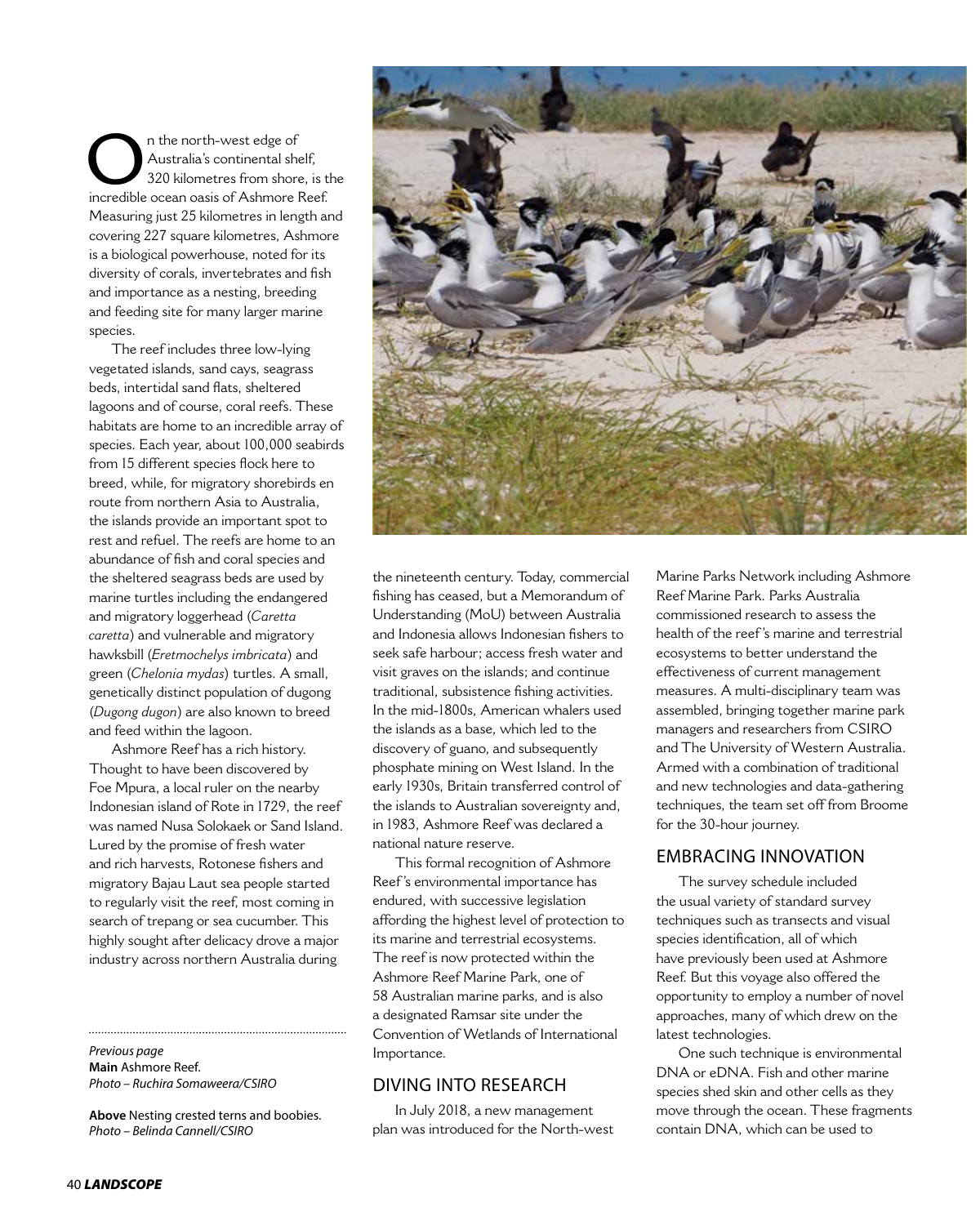



**Top** A holothurian (prickly redfish sea cucumber) found on the reef. *Photo – CSIRO*

**Above** Hermit crab on the beach at Ashmore Reef.

*Photo – Ruchira Somaweera/CSIRO*

**Above right** Reef flat and dive vessel on the outer reef of Ashmore Reef Marine Park. *Photo – Lauren Hardiman/CSIRO*

identify species in three steps: collecting and filtering seawater samples; extracting and analysing the DNA; and finally, matching the markers against a database. These data can reveal the biodiversity of an area, offering a much more efficient and cost-effective approach to monitoring marine communities. It can also be a much more effective method for surveying shy, nocturnal or well-camouflaged species that are difficult or even impossible to detect through normal survey methods.

Above water, the vegetation and bird surveys incorporated a remotely piloted aircraft system, paired with traditional ground survey techniques. As with the use of eDNA, this method brought efficiencies to the project and enabled the team to complete more surveys in the same amount of time and with fewer challenges and greater opportunities. By combining the two methods, the team created the first high-resolution quantitative picture of the vegetation structure and composition on the Ashmore islands, and conducted comprehensive bird surveys, especially valuable for difficult-to-access areas.

# ISOLATION DOES NOT AFFORD COMPLETE PROTECTION

Like so many reefs around the world, Ashmore faces a range of pressures,

including climate change, over-harvesting of resources and the introduction of non-native species. The reef 's long fishing history has taken its toll on a number of target species including trochus shells (large sea snails whose shells are traditionally used to make buttons), sea cucumbers and giant clams. Fish, turtles and seabirds and their eggs are also known to have been harvested. In 1968, management measures were introduced to try and address fishing impacts, but activities continued to threaten reef health. A survey carried out in 1998 raised concerns about harvest levels of sea cucumbers and research undertaken



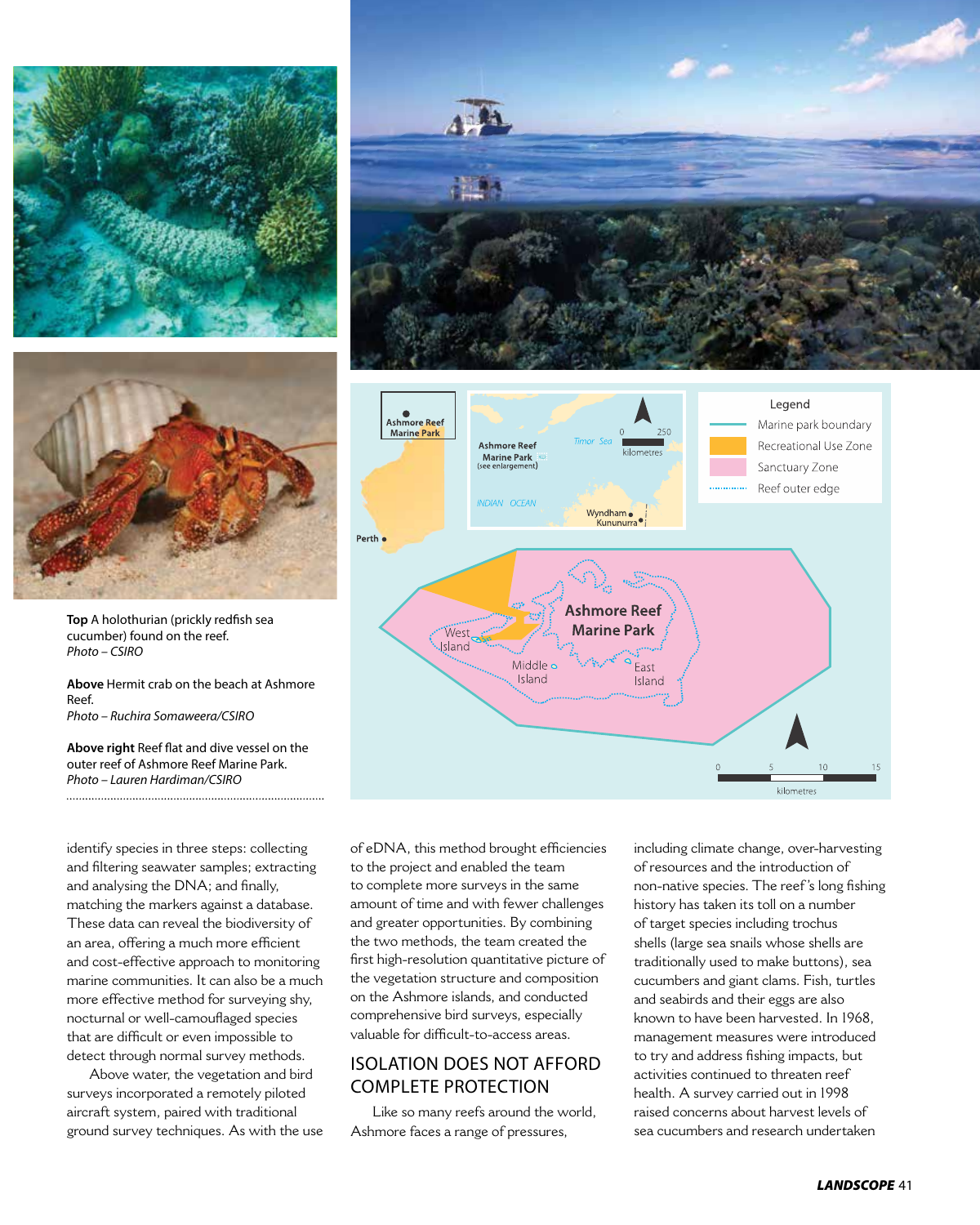



**Top** The introduced Asian house gecko found at Ashmore Reef. *Photo – Ruchira Somaweera/CSIRO*

**Above** Introduced fire ant. *Photo – CSIRO*

**Above right** Green turtle above branching coral. *Photo – Ruchira Somaweera/CSIRO*

*Opposite page* **Above right** Nesting booby and two frigate birds on West Island. **Far above right** Exposed reef flat near West Island. **Right** The survey vessel, *Kuri Pearl II*. *Photos – Ruchira Somaweera/CSIRO*

in 2006 recorded further declines. Since 2008, strict enforcement of the no-fishing and MoU rules has been applied.

Climate change is another significant threat to the reef. As the world's oceans warm, coral bleaching is becoming more frequent and severe, leading to mass mortality. Extensive coral bleaching occurred at Ashmore in 1998 and 2003. In the 2006 surveys, low coral cover was observed, but during the 2019 voyage, promising signs of recovery were seen.

Over the years, a number of nonnative species have been introduced to Ashmore's islands, including weeds (such as *Cenchrus* species), tropical fire ants (*Solenopsis geminata*) and the Asian house gecko (*Hemidactylus frenatus*). The tropical fire ant, which gets its name from the burning sensation its powerful sting causes, poses a serious threat to ecosystems and economies worldwide. The impacts of non-native species on Ashmore ecosystems are poorly understood and gaining insights into this potential pressure was a key focus of this project.

# FILLING IN THE BLANKS

Ashmore Reef 's isolation has meant the research and monitoring efforts have been infrequent; trips to this remote part of the world are difficult to arrange and expensive to conduct. Adding further complexity is that different research methods have been used from trip to trip, making it very difficult to build an understanding of how Ashmore's habitats and species have changed over time. Finally, each of these trips have typically focused on a specific habitat, species or community, but no project has sought to bring all this knowledge together, with a view to understanding the system as a whole.

With the introduction of new management for Ashmore Reef Marine Park, there is a renewed focus on addressing these knowledge gaps and improving management efforts.

To achieve this, the team took a different approach to understanding how to improve the management of the marine park. One of the challenges was to develop an effective and rigorous approach to monitoring, based on a statistically robust sample design that was comprehensive and cost-effective. The project brought together marine and terrestrial expertise that will bolster efforts to build our understanding of interactions and processes between